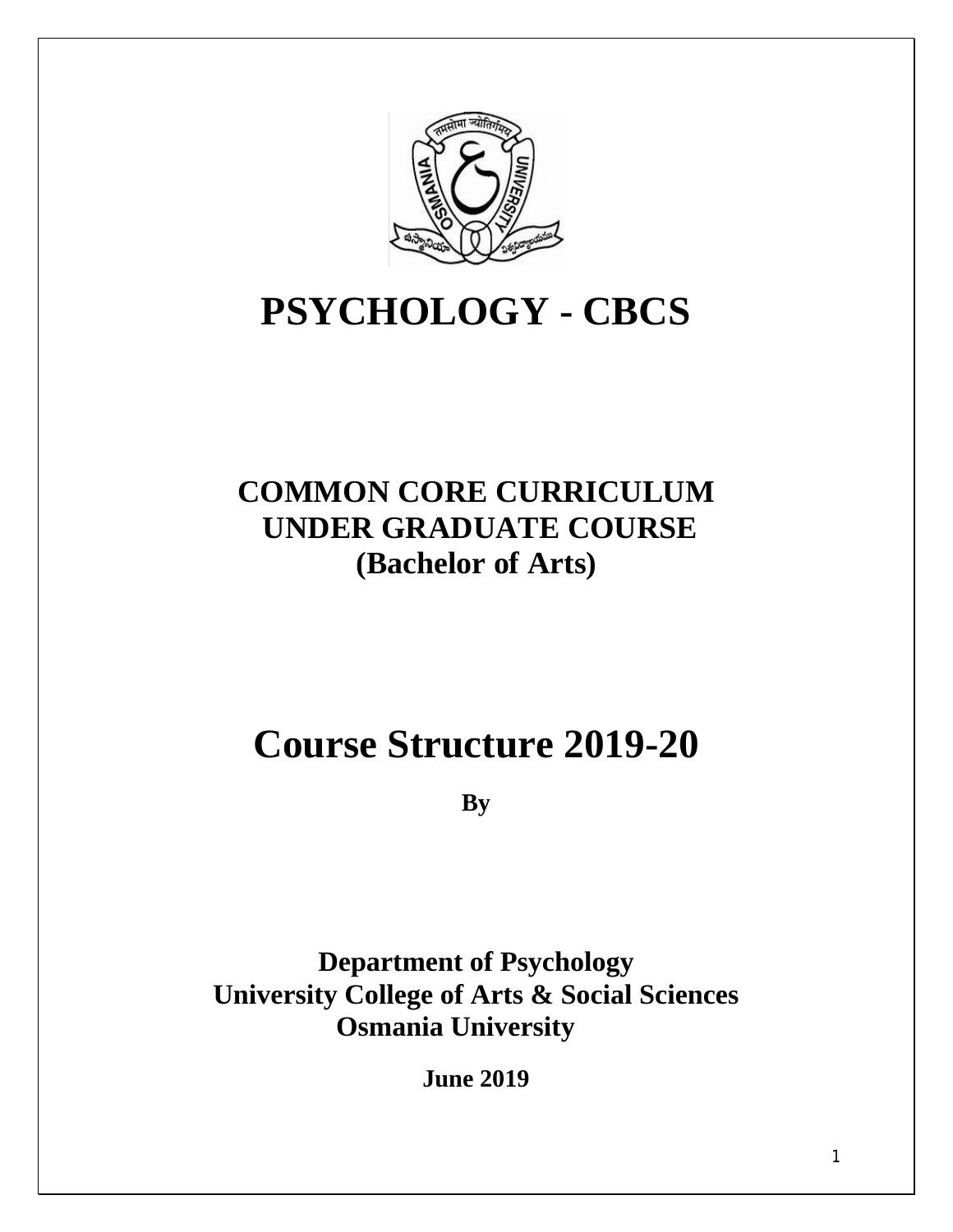| B.A.  | SUBJECT:PSYCHOLOGY<br><b>CBCS COURSE STRUCTURE</b><br>w.e.f. 2019-'20 |                                                       |                         |                  |                    |             |  |
|-------|-----------------------------------------------------------------------|-------------------------------------------------------|-------------------------|------------------|--------------------|-------------|--|
| Sl.No | Code                                                                  | <b>Course Title</b>                                   | <b>HPW</b>              | Credits          | Exam Hrs           | Marks       |  |
| (1)   | (2)                                                                   | (3)                                                   | (5)                     | (6)              | (7)                | (8)         |  |
|       |                                                                       | SEMESTER-I                                            |                         |                  |                    |             |  |
| 1.    | ELS1                                                                  | English (First Language)                              | $\overline{4}$          | $\overline{4}$   |                    |             |  |
| 2.    | SLS1                                                                  | <b>Second Language</b>                                | $\overline{\mathbf{4}}$ | $\overline{4}$   |                    |             |  |
| 3.    | AEC1                                                                  | Environmental Science/Basic Computer<br><b>Skills</b> | $\overline{2}$          | $\overline{2}$   |                    |             |  |
| 4.    | <b>DSC101</b>                                                         | <b>General Psychology</b>                             | $\overline{5}$          | $\overline{5}$   | 3 hrs              | 80U+20I     |  |
| 5.    | <b>DSC102</b>                                                         |                                                       | $\overline{5}$          | $\overline{5}$   | 3 hrs              | 80U+20I     |  |
| 6.    | <b>DSC103</b>                                                         |                                                       | $\overline{5}$          | $\overline{5}$   | 3 hrs              | 80U+20I     |  |
|       |                                                                       | <b>Total</b>                                          | 25                      | 25               |                    |             |  |
|       |                                                                       | <b>SEMESTER - II</b>                                  |                         |                  |                    |             |  |
| 7.    | ELS2                                                                  | English (First Language)                              | $\overline{4}$          | $\overline{4}$   |                    |             |  |
| 8.    | SLS <sub>2</sub>                                                      | <b>Second Language</b>                                | $\overline{\mathbf{4}}$ | $\boldsymbol{4}$ |                    |             |  |
| 9.    | AEC <sub>2</sub>                                                      | Basic Computer Skills/ Environmental<br>Science       | $\overline{2}$          | $\overline{2}$   |                    |             |  |
| 10.   | <b>DSC201</b>                                                         | <b>Personality Theories and Assessment</b>            | $\overline{5}$          | $\overline{5}$   | 3 hrs              | 80U+20I     |  |
| 11.   | <b>DSC202</b>                                                         |                                                       | $\overline{5}$          | $\overline{5}$   | 3 hrs              | 80U+20I     |  |
| 12.   | <b>DSC203</b>                                                         |                                                       | $\overline{5}$          | $\overline{5}$   | 3 hrs              | 80U+20I     |  |
|       |                                                                       | <b>Total</b>                                          | 25                      | 25               |                    |             |  |
|       |                                                                       | <b>SEMESTER - III</b>                                 |                         |                  |                    |             |  |
|       | 13. ELS3                                                              | English (First Language)                              | 3                       | 3                |                    |             |  |
| 14.   | SLS3                                                                  | <b>Second Language</b>                                | 3                       | 3                |                    |             |  |
| 15.   | SEC1                                                                  | <b>Life Skills</b>                                    | $\overline{c}$          | $\boldsymbol{2}$ | $1\frac{1}{2}$ hrs | $40U + 10I$ |  |
| 16.   | SEC <sub>2</sub>                                                      | <b>Psychology in Professional Settings</b>            | $\overline{2}$          | $\overline{2}$   | $1\frac{1}{2}$ hrs | $40U + 10I$ |  |
| 17.   | DSC301(T)                                                             | <b>Social Psychology</b>                              | $\overline{4}$          | $\overline{4}$   | 3 hrs              | $60U + 15I$ |  |
| 18.   | DSC301(P)                                                             | <b>Experimental Psychology</b>                        | $\boldsymbol{2}$        | $\mathbf{1}$     | $1\frac{1}{2}$ hrs | $+25P$      |  |
|       | 19. DSC302                                                            |                                                       | $\overline{5}$          | 5                | 3 hrs              | 80U+20I     |  |
| 20.1  | <b>DSC303</b>                                                         |                                                       | $\overline{5}$          | $\overline{5}$   | 3 hrs              | 80U+20I     |  |
|       |                                                                       | Total                                                 | 25                      | 25               |                    |             |  |
|       |                                                                       | <b>SEMESTER - IV</b>                                  |                         |                  |                    |             |  |
|       | $21.$ ELS4                                                            | English (First Language)                              | 3                       | $\sqrt{3}$       |                    |             |  |
|       | $22.$ SLS4                                                            | <b>Second Language</b>                                | $\sqrt{3}$              | 3                |                    |             |  |
|       | $23.$ SEC3                                                            | <b>Stress Management and Well-Being</b>               | $\overline{2}$          | $\overline{2}$   | $1\frac{1}{2}$ hrs | $40U+10I$   |  |
|       | $24.$ SEC4                                                            | <b>Health Behaviour and Lifestyle</b>                 | $\overline{2}$          | $\boldsymbol{2}$ | $1\frac{1}{2}$ hrs | $40U + 10I$ |  |
|       | 25. DSC401 $(T)$                                                      | <b>Abnormal Psychology</b>                            | $\overline{4}$          | $\overline{4}$   | 3 hrs              | $60U+15I$   |  |
| 26.   | DSC401(P)                                                             | <b>Experiments on Behavioural</b><br>Phenomena        | $\boldsymbol{2}$        | $\mathbf{1}$     | $1\frac{1}{2}$ hrs | $+25P$      |  |
| 27.   | <b>DSC402</b>                                                         |                                                       | $\overline{5}$          | $\mathbf{5}$     | 3 hrs              | 80U+20I     |  |
| 28.   | <b>DSC403</b>                                                         |                                                       | $\overline{5}$          | $\overline{5}$   | 3 hrs              | 80U+20I     |  |
|       |                                                                       | Total                                                 | 25                      | 25               |                    |             |  |
|       |                                                                       | <b>SEMESTER - V</b>                                   |                         |                  |                    |             |  |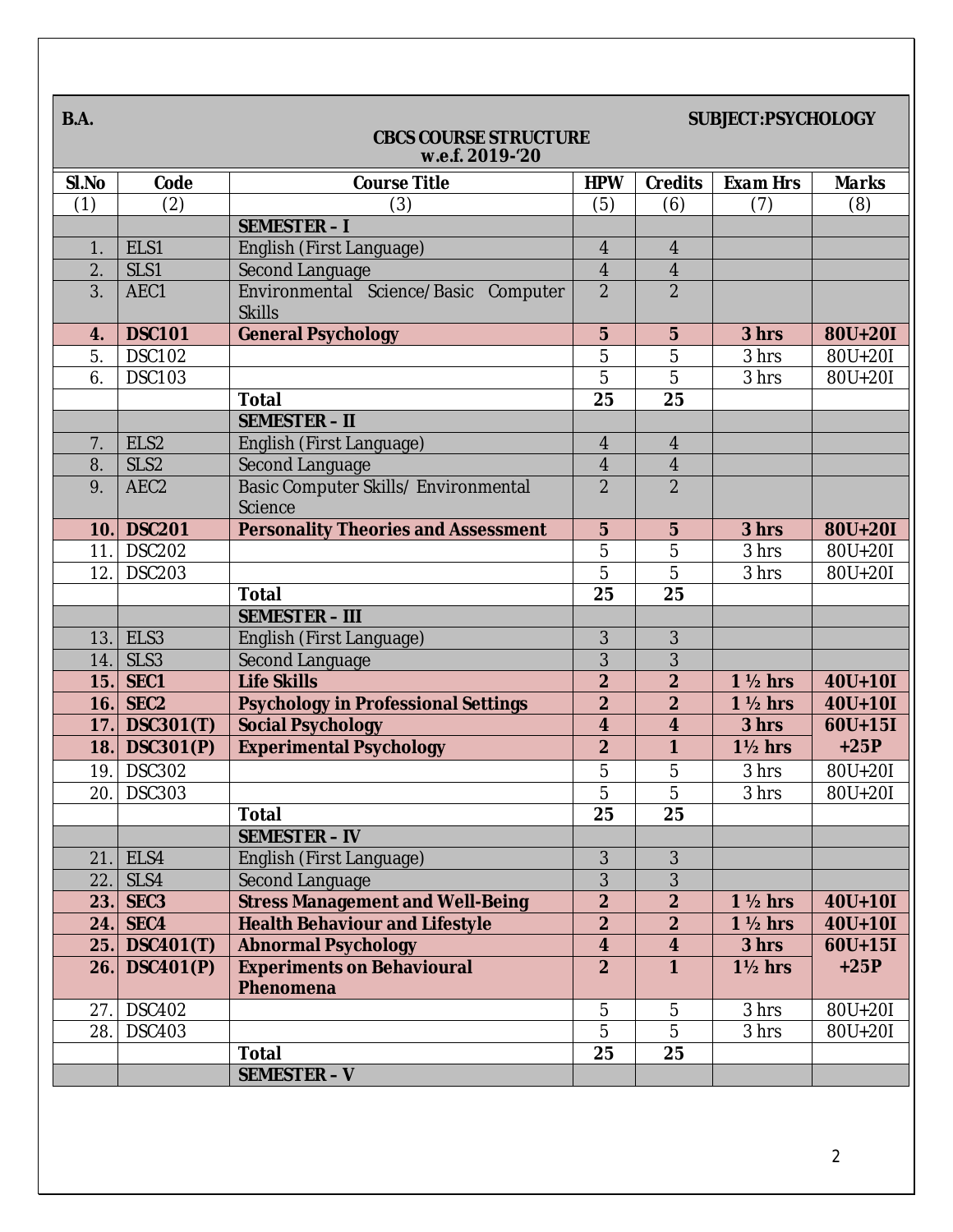| 29.  | ELS1             | English (First Language)          | 3                       | 3              |                    |             |
|------|------------------|-----------------------------------|-------------------------|----------------|--------------------|-------------|
| 30.1 | SLS4             | <b>Second Language</b>            | 3                       | 3              |                    |             |
| 31.  | GE               | <b>Psychological Competencies</b> | $\overline{\mathbf{4}}$ | $\overline{4}$ | 3 hrs              | 80U+20I     |
| 32.  | <b>DSE501-T</b>  | (A) Child Psychology (OR)         | $\overline{4}$          | $\overline{4}$ | 3 hrs              | $60U + 15I$ |
|      |                  | (B) Educational Psychology        |                         |                |                    | $+25P$      |
| 33.  | <b>DSE501-P</b>  | <b>Psychological Testing</b>      | $\overline{2}$          | $\mathbf{1}$   | $1\frac{1}{2}$ hrs |             |
| 34.  | DSE502A          |                                   | $3T+4$                  | 5              | 3 hrs              |             |
|      | B                |                                   | P/5                     |                |                    |             |
| 35.  | DSE503A          |                                   | 5                       | $\overline{5}$ | 3 hrs              | $80U+20I$   |
|      | B                |                                   |                         |                |                    |             |
|      |                  | Total                             | 27/2                    | 25             |                    | 80U+20I     |
|      |                  |                                   | 5                       |                |                    |             |
|      |                  | <b>SEMESTER - VI</b>              |                         |                |                    |             |
| 36.  | ELS6             | English (First Language)          | 3                       | 3              |                    |             |
| 37.  | SLS <sub>6</sub> | <b>Second Language</b>            | 3                       | 3              |                    |             |
| 38.  | <b>PR</b>        | Research in Psychology            | $2T+$                   | $\overline{4}$ | 2 <sub>hrs</sub>   | $40U + 10I$ |
|      |                  | & Project Work                    | 4R                      |                | $1\frac{1}{2}$ hrs | 35R+15VV    |
| 39.  | <b>DSE601-T</b>  | (A) Adolescent Psychology         | 4                       | $\overline{4}$ | 3 hrs              | $60U+15I$   |
|      |                  | (B) Health Psychology             |                         |                |                    | $+25P$      |
| 40.  | <b>DSE601-P</b>  | <b>Psychological Assessment</b>   | $\overline{2}$          | $\mathbf{1}$   | $1\frac{1}{2}$ hrs |             |
| 41.  | DSE602A          |                                   | $3T+4$                  | $\overline{5}$ | 3 hrs              |             |
|      | B                |                                   | P/5                     |                |                    |             |
| 42.  | DSE603A          |                                   | 5                       | $\overline{5}$ | 3 hrs              | 80U+20I     |
|      | B                |                                   |                         |                |                    |             |
|      |                  | Total                             | 29/2                    | 25             |                    |             |
|      |                  |                                   | 7                       |                |                    |             |
|      |                  | <b>GRAND TOTAL</b>                | 156/                    | 150            |                    |             |
|      |                  |                                   | 152                     |                |                    |             |

**ELS:** English Language Skill**; SLS**: Second Language Skill; **AEC: A**bility **E**nhancement **C**ompulsory **C**ourse; *SEC: Skill Enhancement Course; DSC: Discipline Specific Course; DSE: Discipline Specific*  Elective; GE: Generic Elective; T: Theory; P: Practical; I: Internal Exam U: University Exam: PR: *Project Report; VV: Viva-Voce Examination.*

*Note: i) A student should opt for either A orB of DSE Groups in V and VI Semesters.*

 *ii) Project work should be done individually under the supervision of the teachers*

|  |  |  | SUMMARY OF CREDITS (OVERALL) |
|--|--|--|------------------------------|
|--|--|--|------------------------------|

| $\sim$  |                         |                |                    |         |  |  |  |  |
|---------|-------------------------|----------------|--------------------|---------|--|--|--|--|
| Sl. No. | <b>Course Category</b>  | No. of Courses | Credits Per Course | Credits |  |  |  |  |
|         | <b>English Language</b> |                | 4/3                | 20      |  |  |  |  |
|         | Modern Language         |                | 4/3                | 20      |  |  |  |  |
|         | AEC                     |                |                    |         |  |  |  |  |
|         | <b>SEC</b>              |                |                    | 8       |  |  |  |  |
|         | GE                      |                |                    |         |  |  |  |  |
|         | Project Report          |                |                    |         |  |  |  |  |
|         | <b>DSC</b>              | 12             |                    | 60      |  |  |  |  |
|         | <b>DSE</b>              |                |                    | 30      |  |  |  |  |
|         | <b>TOTAL</b>            | 38             |                    | 150     |  |  |  |  |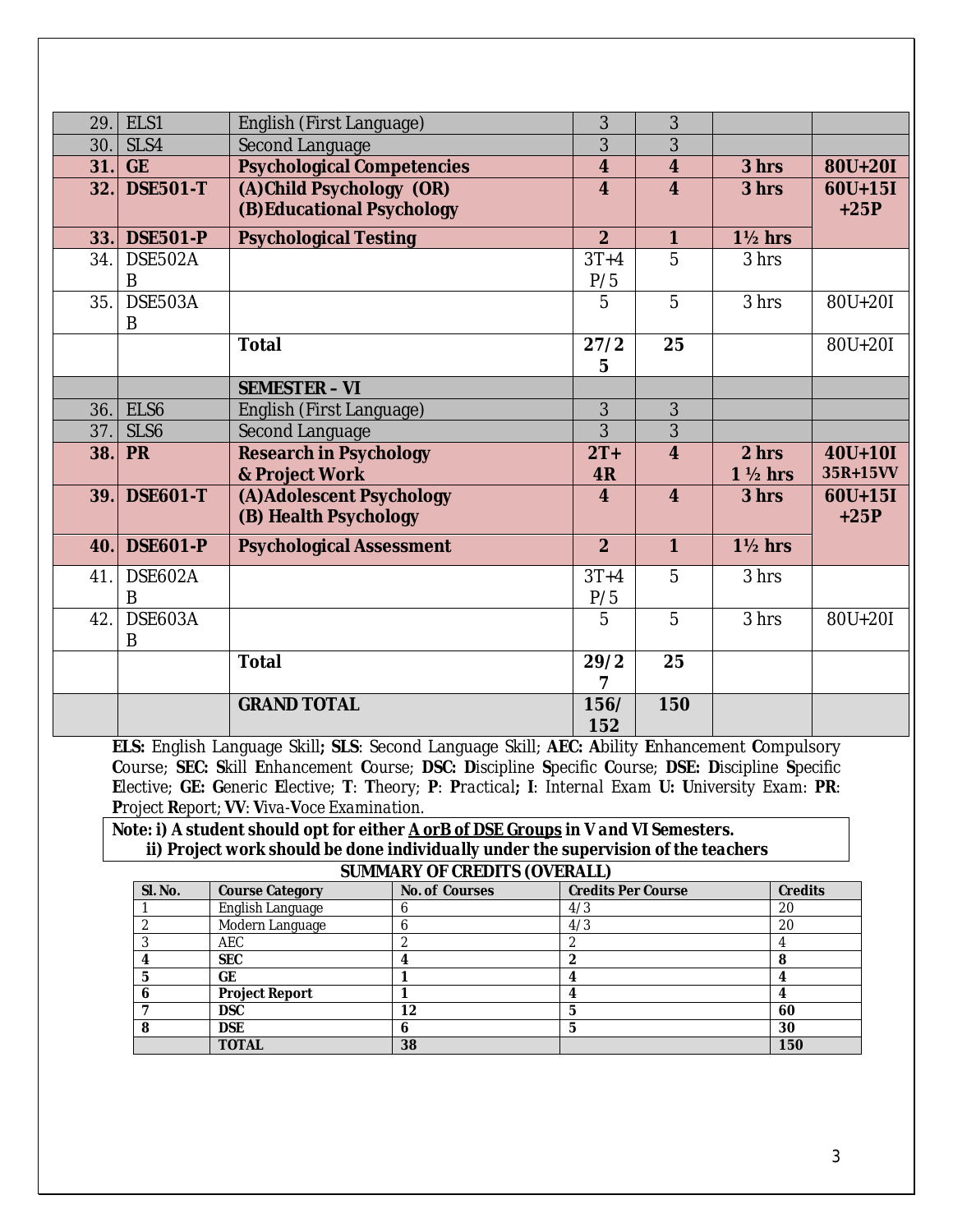| S1.No          | <b>Course Category</b>     | <b>No.of Courses</b> | <b>Credits per Course</b> |
|----------------|----------------------------|----------------------|---------------------------|
|                | $DSC(101+201+301+401)$ :   | $\overline{4}$       | 20(5 X 4)                 |
|                | Includes Theory and        |                      | $T = 4X4hrs+$             |
|                | Practicum                  |                      | $P=1X2hrs$                |
| $\mathcal{D}$  | DSE $(501+601)$ : Includes | $\overline{2}$       | $10(5 \text{ X } 2)$      |
|                | Theory and Practicum       |                      | $T = 4X4hrs+$             |
|                |                            |                      | $P=1X2hrs$                |
| 3              | SEC $(1+2+3+4)$            | $\overline{A}$       | 8(4 X 2)                  |
| $\overline{4}$ | GE(1)                      |                      | 4(4 X 1)                  |
| 5              | RP&PR                      |                      | $4(4 \times 1)$           |
|                | <b>Total</b>               | <b>6</b> (excluding  | 30(excluding              |
|                |                            | SEC's, GE & PR)      | SEC's, GE& PR)            |

#### **Summary of Credits (Psychology - UG – CBCS-2019-20)**

#### **NOTE: Kindly note the points mentioned below:**

**1. Practicum:** Psychology as a Scientific Discipline comprises of both **Theoretical and Practical Knowledge**. Since, practical component is the core element for the Discipline, it has been made **compulsory** from III, IV , V and VI semesters with 1 credit (2 hrs of teaching per credit) each per semester.

**2. Project Work with Research Method:** Applications of Psychology to the community is crucial in understanding varied spectrums of psychosocial and cultural dynamics. Scientific studies in this field help in contributing to the psychological well being of people. Orienting students in basic research designs, APA format of report writing and required knowledge in use of statistics in Psychology is necessary. Training students in the Project work (for 4credits in semester VI) will enable them to apply the principles and concepts learnt during the course. This will immensely benefit both students and the state of Telangana.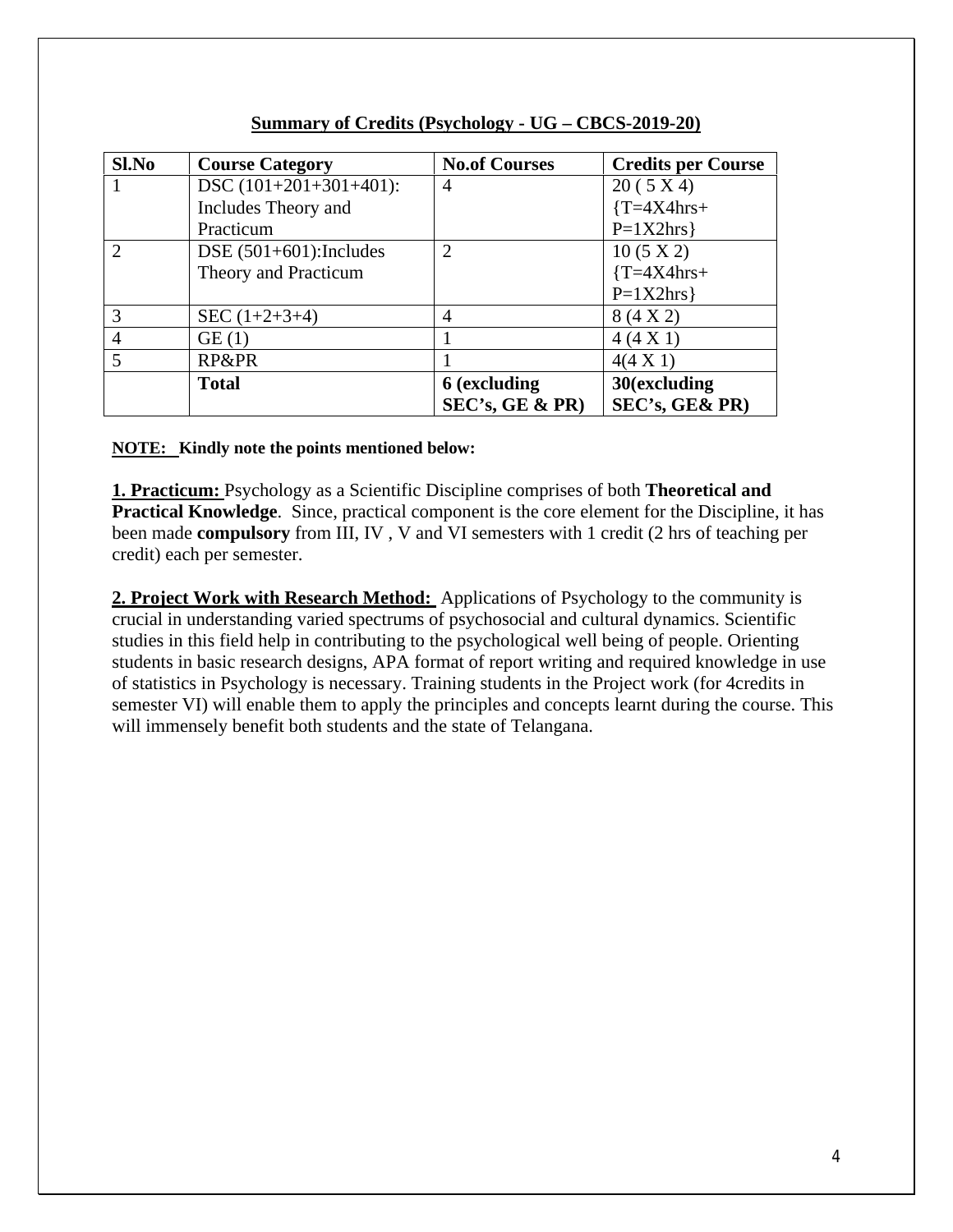|                    | B.A. (CBCS) SYLLABI (wef 2019-'20) |                                           |                              |                                                                    |                                                                        |                                                                                 |                                                                                                           |                |                |                 |  |
|--------------------|------------------------------------|-------------------------------------------|------------------------------|--------------------------------------------------------------------|------------------------------------------------------------------------|---------------------------------------------------------------------------------|-----------------------------------------------------------------------------------------------------------|----------------|----------------|-----------------|--|
| SUBJECT:PSYCHOLOGY |                                    |                                           |                              |                                                                    |                                                                        |                                                                                 |                                                                                                           |                |                |                 |  |
| Year               | Semester/                          | <b>ELS</b>                                | <b>SLS</b>                   | AEC/SEC13                                                          | <b>SEC24/GE/PR</b>                                                     | <b>DSC/DSE</b>                                                                  | <b>DSC/DSE</b>                                                                                            | <b>DSC/DSE</b> | <b>DSC/DSE</b> | <b>Total</b>    |  |
|                    | Paper                              | (1)                                       | (2)                          | (3)                                                                | (4)                                                                    | (5T)                                                                            | (5P)                                                                                                      | (6)            | (7)            | <b>Credits</b>  |  |
| $\mathbf I$        | $\mathbf I$                        | English<br>(First<br>Language)<br>(4HPW)  | Second<br>Language<br>(4HPW) | Environmental<br>Science/Basic<br><b>Computer Skills</b><br>(2HPW) |                                                                        | DSC(101)<br>(5HPW)<br><b>General Psychology</b>                                 |                                                                                                           | (5HPW)         | (5HPW)         | $\overline{25}$ |  |
|                    | $\mathbf{I}$                       | English<br>(First)<br>Language)<br>(4HPW) | Second<br>Language<br>(4HPW) | Environmental<br>Science/Basic<br><b>Computer Skills</b><br>(2HPW) |                                                                        | DSC(201)<br>(5HPW)<br><b>Personality Theories</b><br>and Assessment             |                                                                                                           | (5HPW)         | (5HPW)         | 25              |  |
| $\mathbf{H}$       | III                                | English<br>(First)<br>Language)<br>(3HPW) | Second<br>Language<br>(3HPW) | $SEC-1$<br>(2HPW)<br><b>Life Skills</b>                            | $SEC-2$<br>(2HPW)<br>Psychology in<br>Professional<br><b>Settings</b>  | $DSC(301-T)$<br>(4HPW)<br><b>Social Psychology</b>                              | $DSC(301-P)$<br>(2HPW)<br><b>Experimental</b><br>Psychology                                               | (5HPW)         | (5HPW)         | 25              |  |
|                    | $\overline{\mathbf{IV}}$           | English<br>(First)<br>Language)<br>(3HPW) | Second<br>Language<br>(3HPW) | $SEC-3$<br>(2HPW)<br><b>Stress Management</b><br>and Well-Being    | $SEC-4$<br>(2HPW)<br><b>Health Behaviour</b><br>and Lifestyle          | $DSC(401-T)$<br>(4HPW)<br><b>Abnormal Psychology</b>                            | $\overline{\text{DSC (401-P)}}$<br>(2HPW)<br><b>Experimentation on</b><br><b>Behavioural</b><br>Phenomena | (5HPW)         | (5HPW)         | 25              |  |
| III                | $\mathbf{V}$                       | English<br>(First)<br>Language)<br>(3HPW) | Second<br>Language<br>(3HPW) |                                                                    | $(4HPW) - GE$<br>Psychological<br><b>Competencies</b>                  | $DSE(501-T)$<br>(4HPW)<br>(A) Child Psychology<br>(B) Educational<br>Psychology | $DSE(501-P)$<br>(2HPW)<br>Psychological<br><b>Testing</b>                                                 | (5HPW)         | (5HPW)         | 25              |  |
|                    | <b>VI</b>                          | English<br>(First)<br>Language)<br>(3HPW) | Second<br>Language<br>(3HPW) |                                                                    | <b>Research in</b><br>Psychology &<br><b>Project Work</b><br>$(2T+4R)$ | $DSE(601-T)$<br>(4HPW)<br>(A)Adolescent<br>Psychology<br>(B)Health Psychology   | $\text{DSE}(601-P)$<br>(2HPW)<br>Psychological<br><b>Assessment</b>                                       | (5HPW)         | (5HPW)         | 25              |  |
|                    | <b>Total</b>                       | 20                                        | 20                           | 8                                                                  | 12                                                                     | 30                                                                              |                                                                                                           | 30             | 30             | 150             |  |
|                    | <b>CREDITS UNDER NON-CGPA</b>      |                                           |                              | <b>NSS/NCC/Sports/Extra Curricular</b>                             |                                                                        |                                                                                 | Up to $6(2 \text{ in each year})$                                                                         |                |                |                 |  |
|                    |                                    |                                           | <b>Summer Internship</b>     |                                                                    |                                                                        | Up to 4 (2 in each after I $&$ II years)                                        |                                                                                                           |                |                |                 |  |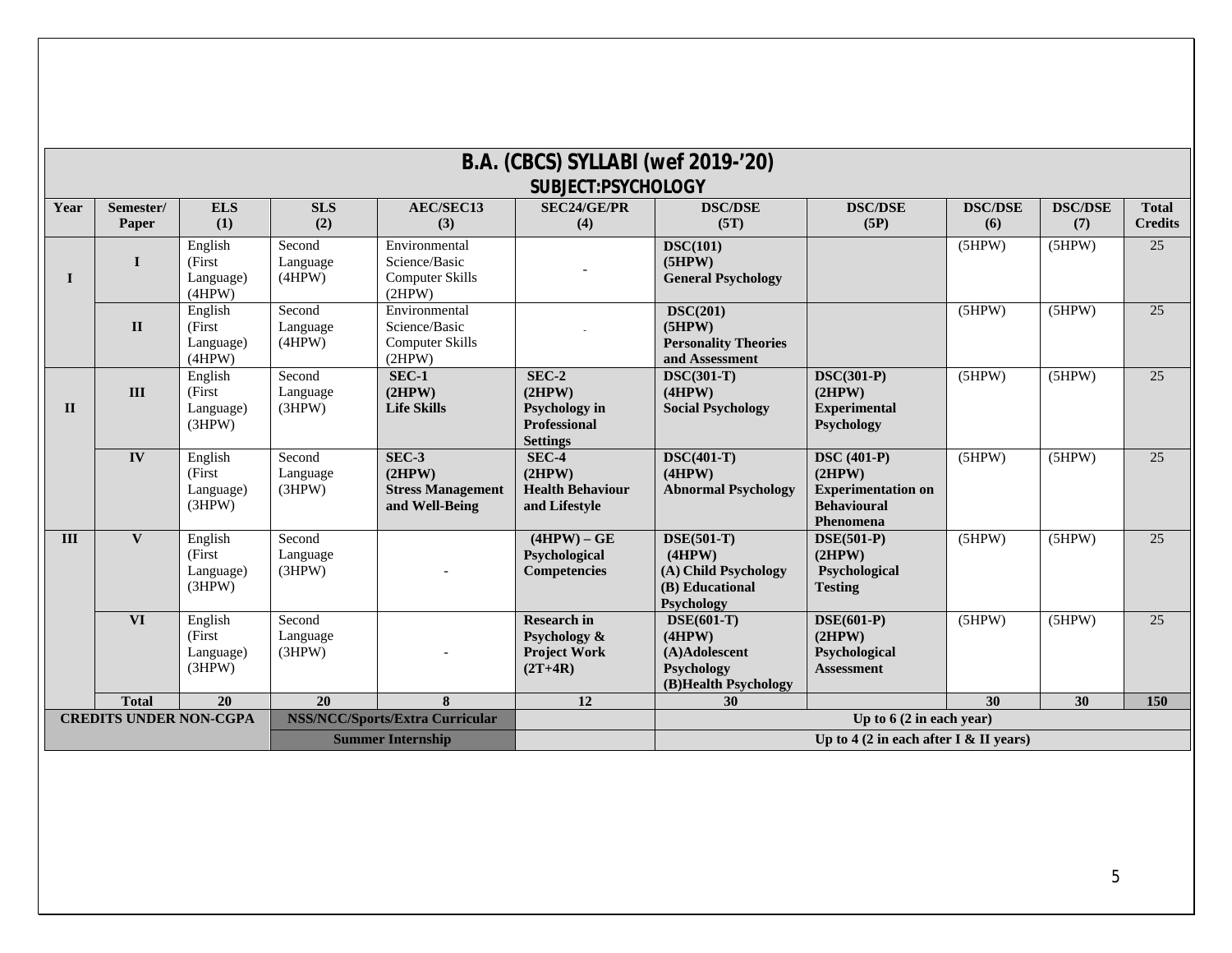#### **SEMESTER – I B.A (U.G) COMMON CORE SYLLABUS DISCIPLINE SPECIFIC COURSE – I /DSC-1: GENERAL PSYCHOLOGY**

#### *Objectives:*

- Introduce students to the dynamic field of psychology, teach them about traditional and contemporary approaches to psychology, methods used in psychology and orient students about the biological basis of behaviour and sensory experiences
- To introduce them to basic cognitive concepts of attention, perception, Memory, thinking, reasoning and learning
- To introduce students to concepts of motivation and make them understand about development of emotions and to make them aware about concept of Intelligence, development of tests and types of tests used to assess intelligence
- To enable students to gain overall understanding about the basic cognitive and behavioural process in psychology

# **MODULE-1: Introduction to General Psychology**

- Historical Foundations of Psychology; Nature, Goals and Fields of Psychology (Pure and Applied)
- **Schools of Psychology:** Structuralism, Functionalism, Psychoanalysis, Behaviorism and Gestalt
- **Contemporary Approaches to Psychology:** Cognitive Approach, Humanistic Approach and Existential Approach
- **Methods of Psychology:** Introspection, Observation, Case Study, Interview, Survey and Experimental Method
- **Biological Basis of Behaviour:** Nervous System and its Organization The Structure of Neuron, Central Nervous System – Brain and Spinal cord, Localization of Brain Functions, Autonomic Nervous System
- **Hormonal Basis of Behavior:** The Major Endocrine Glands and their Functions
- **Mechanisms of Heredity**: Chromosomes and Genes; Influence of Heredity and Environment on Behavior

# **MODULE-II: Sensation, Attention and Perception**

- **Sensation:** Sensory Thresholds; Characteristics of sensation; Types of sensation; Measurement of sensations (Absolute Threshold, Signal Detection, Difference Threshold, Sensory Adaptation)
- **Attention:** Nature and Concept of Attention; Different aspects of Attention Span, Division, Shifting, Distraction and Fluctuation, Voluntary and Involuntary attention
- **Perception:** Difference between Sensation and Perception; Principles of Perceptual Organization; Perceptual Constancies and Depth Perception (Monocular and Binocular Cues); Movement Perception; Internal and External factors influencing Perceptual Experience; Distortions in Perception: Illusions & Hallucinations; Extrasensory Perception (ESP)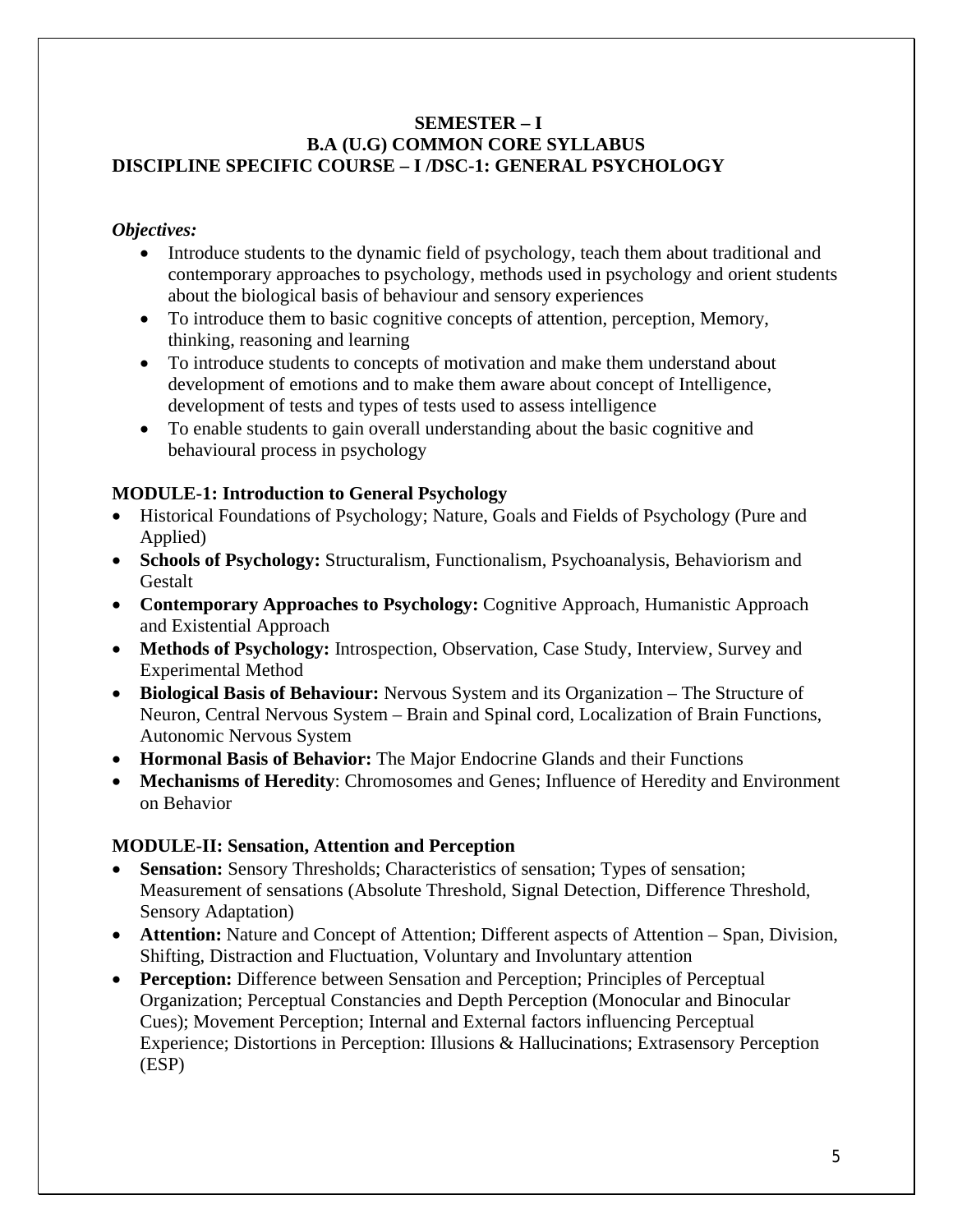# **MODULE- III: Remembering, Thinking and Reasoning**

- **Memory and Forgetting:** Meaning and significance of memory; Types of memory; Methods of measuring memory; Models of Memory: Information Processing Model, Levels of Processing Model; Curve of Forgetting; Theories of Forgetting (Decay theory and Interference Theory); Methods of improving memory.
- **Thinking and Reasoning:** Nature and types of thinking, Theories (Bruner & Sullivan); Reasoning: Deductive Reasoning (Conditional, Syllogistic) and Inductive Reasoning (Causal Inferences, Categorical Inferences)
- **Problem Solving:** Problem cycle, types of problem solving, Impediments to Problem Solving; Problem solving strategies (algorithm, heuristics and biases, Means-End Analysis) **Creativity:** Characteristics of Creative People; Stages of Creative Thinking

# **MODULE –IV: Learning and Intelligence**

- **Learning:** Concepts of Maturation and Learning; Concept of Learning Curve; Theories of learning (Classical and Instrumental Conditioning, Sign learning, Learning by Insight and Observation); Role of Motivation, Reward and Punishment in Learning; Transfer of Learning; Efficient Methods of Learning.
- **Intelligence:** Definition and Nature of Intelligence; Brief history of Testing Movement (Contribution of Binet); Theories of Intelligence (Thorndike, Spearman, Thurstone, Sternberg, and Gardener); Measurement of Intelligence (Concept of IQ, Types of Intelligence Tests); Variations in Intellectual Ability (Intellectually Gifted and Retarded); Factors influencing individual differences in intelligence (Heredity and Environment)

# **MODULE – V: Motivation and Emotion**

- **Motivation:** Definition and functions of motives; Types of Motives (Physiological and Psycho-Social Motives); Unconscious motivation; Maslow's Theory of Motivation.
- **Emotion:** Definition and Nature of Emotions; Development of Emotions; Physiological basis of Emotions; Theories of Emotion (James-Lange, Cannon-Bard and Schachter-Singe); Adaptive and disruptive functions of Emotions; Measurement of Emotions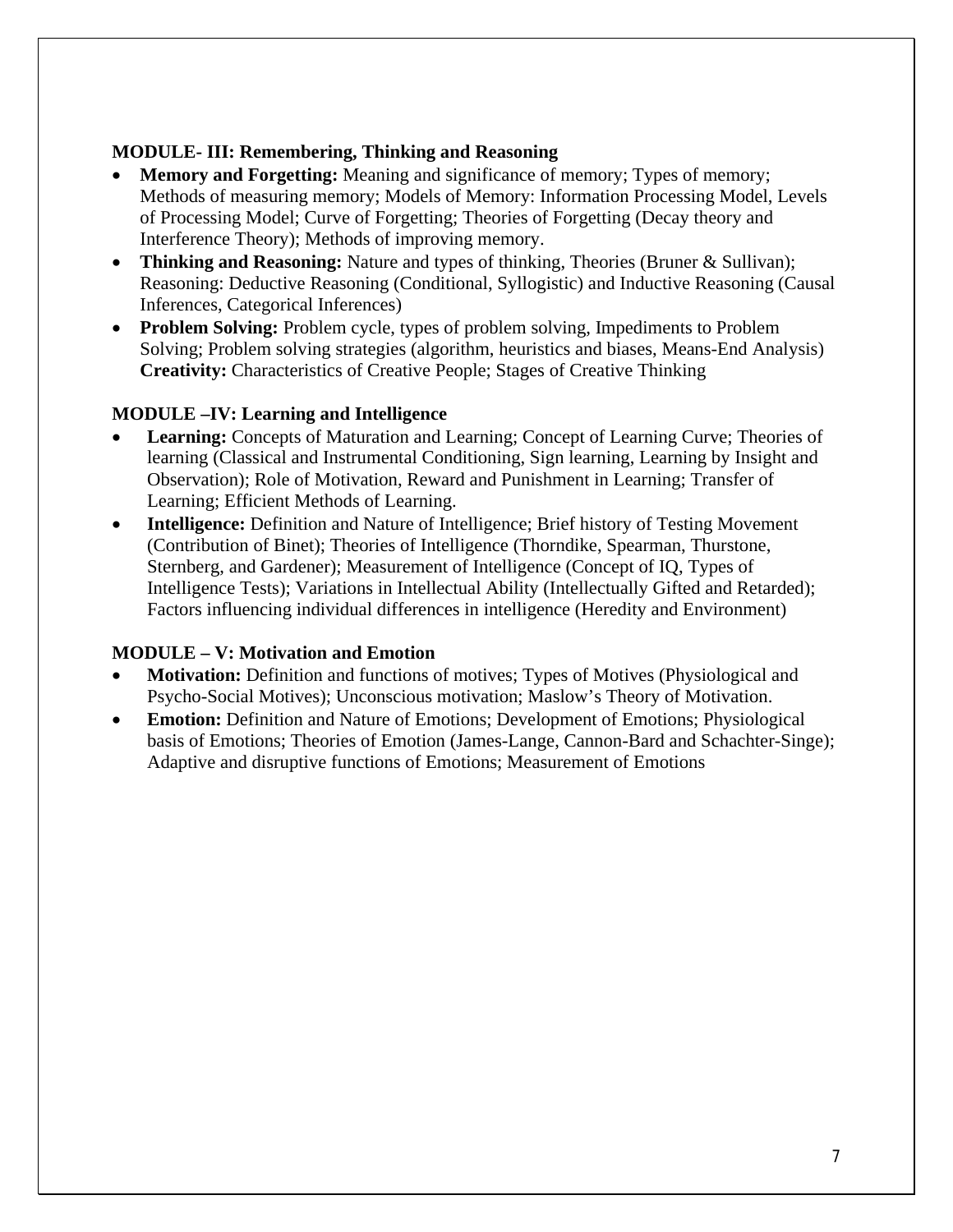#### **Recommended Books and Reading Sources**

- 1. Atkinson & Haggard. (2003). *Introduction to Psychology* Thomson Wardsworth 14<sup>th</sup> Edition.
- 2. Baron,R.A. (1995). *Psychology*. 3rd edition. Delhi: Prentice Hall.
- 3. Baron, R.A., Byrne, D. & Kantowitz, B.H. (1980). *Understanding Behavior (2nd Edition).* Holt Rinehart and Winston, New York.
- 4. Benjamin, L.T., Hopkins, J. & Nation, J.R. (1990). *Psychology (2nd Edition)* Macmillan Publishing Company. New York.
- 5. Ciccarelli,S. K., Meyer, G. E. & Misra, G. (2010). *Psychology*: South Asian Edition. New Delhi: Pearson Education.
- 6. Feldman R.S (2011 ).*Understanding Psychology*, 10th edition .Delhi : Tata- McGraw Hill.
- 7. Hilgard, E.R., Atkinson, R.C., & Atkinson, R.L: *Introduction to Psychology. 6th edition,* Oxford Press.
- 8. Morgan, C.T., King, R.A., Weisz, J.R. & Schopler, J. *Introduction to Psychology. 7th Edition*,Tata Mc Graw- Hill.
- 9. Munn, N.L., Fernald,L.D., & Fernald,P.S.( 1997 ) *Introduction to Psychology*. Delhi: Houghton Mifflin.
- 10. Parameswaran, E.G.& Beena, C. (2002). *Invitation to Psychology*. Hyderabad: Neelkamal Publications.
- 11. Saundra, K. Ciccarelli. & Noland, J. White. *Psychology*. Pearson Prentice Hall.
- 12. Weiten, W. (2014). Psychology: Themes and variations. (9th Edition). CA: Wadsworth, Cengage Learning.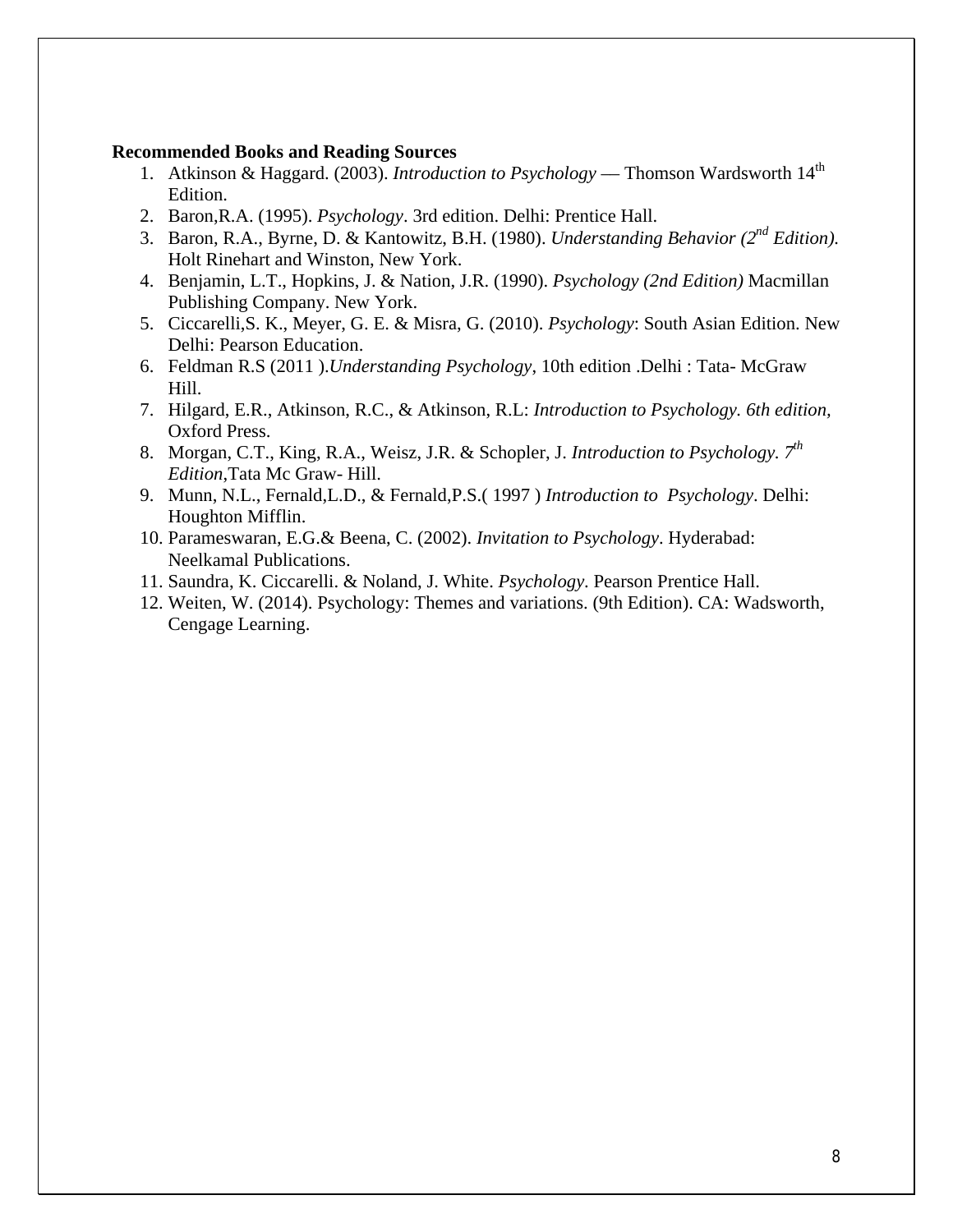#### **SEMESTER – II B.A (U.G) COMMON CORE SYLLABUS DISCIPLINE SPECIFIC COURSE-2/ DSC-2 : PERSONALITY THEORIES AND ASSESSMENT**

#### *Objectives:*

- To familiarize students with concept of personality and factors influencing personality
- To introduce students to major theoretical approaches and other contemporary approaches to personality
- To help them understand various types of assessments in measuring personality
- To make them understand the importance of psychological testing and various types of tests available to measure behaviour

# **MODULE -1: Introduction to Personality**

- Nature, Definition and Characteristics of Personality
- Factors Influencing the Development of Personality: Biological, Social, Cultural, Psychological factors; Significant and Traumatic experiences
- Approaches to Personality: Nomothetic and Idiographic

# **Freudian and Neo-Freudian approaches to Personality**

- Freud's Psycho Analytic Approach to Personality
- Neo Freudians: Carl Jung, Alfred Adler, Erik Erikson

# **MODULE-2: Behaviouristic, Cognitive, Trait, Type and Factor Approaches**

- **Behaviouristic Approaches:** Pavlov and Skinner
- **Social Cognitive Approaches:** Bandura and Walter Mischel
- **Type Approaches:** Sheldon and Kretschmer
- **Trait Theory:** Allport, Eysenck (Trait and Type theory)
- **Factorial Theories:** Cattell's Factor-Analytic Trait Theory, The Big Five Factor Theory

#### **MODULE -3: Humanistic, Existential and Eastern Approaches**

- **Humanistic Approaches:** Roger's Self Theory, Maslow's Theory of Self Actualization
- **Existential Approaches:** Rollo May and Victor Frankl
- **Eastern Approaches:** Hinduism, Buddhism and Sufism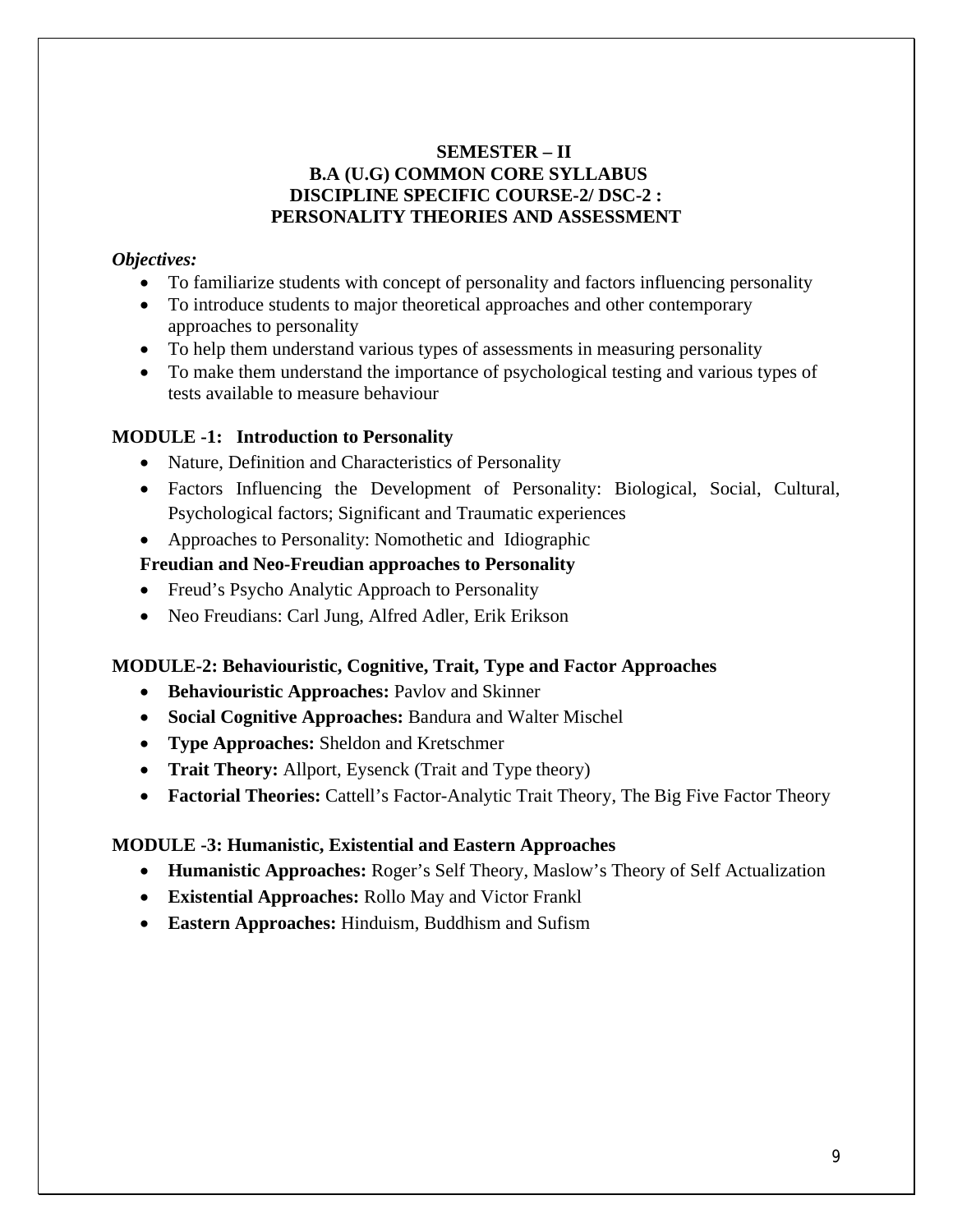#### **MODULE-IV: Personality Assessment**

- Nature and Types of Assessment: Observation, Checklists and Rating Scales, Personality Inventories, Questionnaires and Interviews; Projective Techniques, Sentence Completion tests.
- **Recent Approaches in Personality Assessment** Simulated Tests, Online Personality Testing; Advantages & Disadvantages in Personality Assessment.

# **MODULE-V: Psychological Testing**

- Concept of Psychological Testing
- **Characteristics of a good Psychological Test:** Standardization, Reliability, Validity and Norms
- **Classification of Psychological Tests:** Individual & Group, Verbal, Non-Verbal and Performance; Power, Speed and Dexterity tests.

#### **REFERNCES:**

- 1. Cervone.D & Caprara.G.V (2000*). Personality- Determinants, Dynamics and Potentials.* Cambridge Univeristy Pub,UK.
- 2. Frager, R & Fadiman, J. (2007). *Personality and Personal Growth*. USA: Pearson Education, INC
- 3. Friedman, H.S. & Schustack, M.W. (2004). *Personality*, 2nd Edition. Pearson Education Inc., New Delhi.
- 4. Hall, C.S., Lindzey, G. & Campbell, J.B. (2002). *Theories of personality*, 4TH edition. John Wiley and Sons.
- 5. Schultz,D & Schultz, S.E (1994), *Theories of Personality*, Brooks & Cole Pub company
- 6. Zucker,R.A, Rabin.A.I., Aronoff. J, Frank.S. (1992) *Personality Structure in the Life Course*, Springer Pub Com.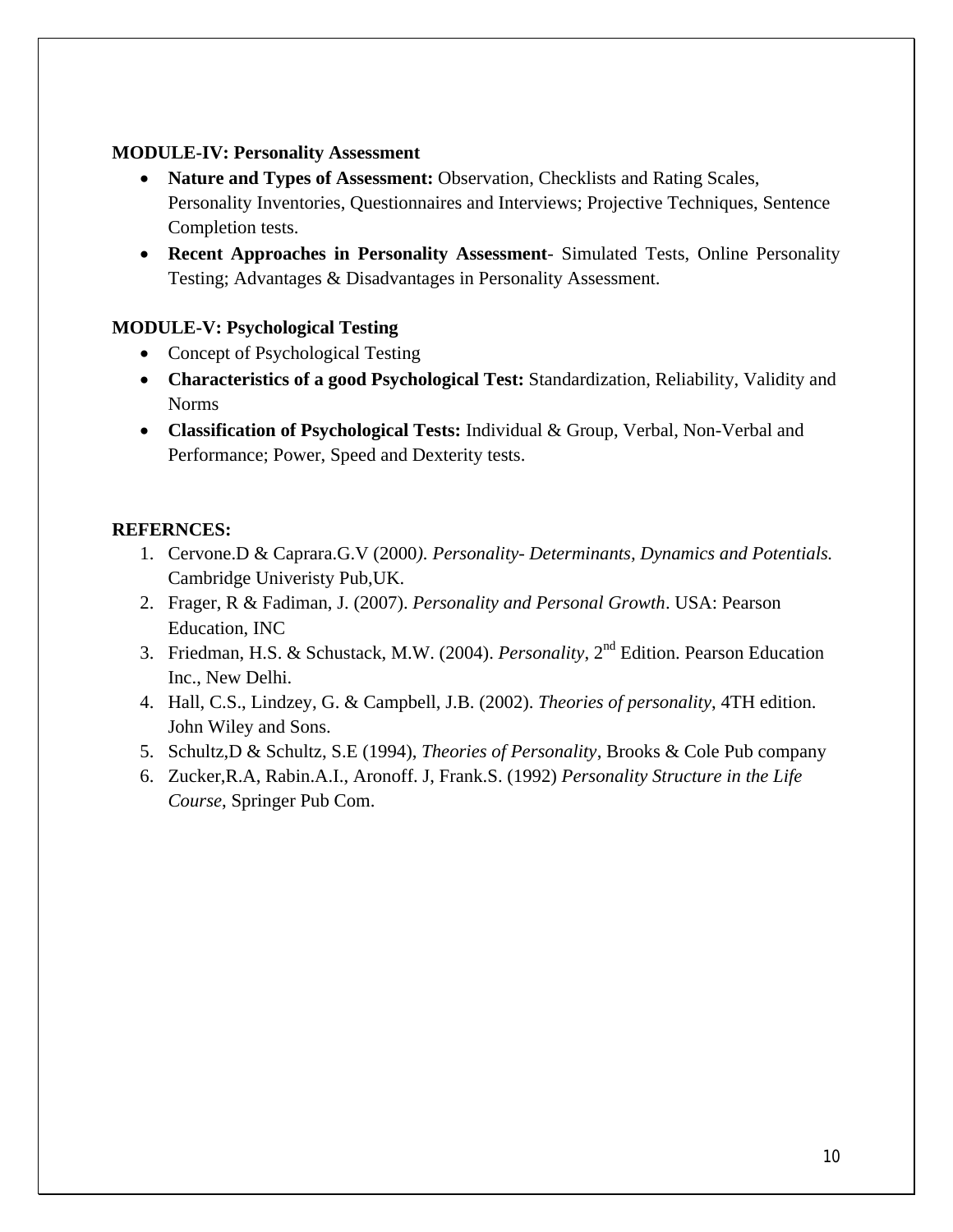#### **SEMESTER – III B.A (U.G) COMMON CORE SYLLABUS SKILL ENHANCEMENT COURSE-1/ SEC-1: LIFE SKILLS**

*Objective:* To orient and equip students on various life skills that will enable them to understand self and others

**Module 1:** Definition and nature of Life Skills, Significance of Life Skills: WHO and UNESCO's views on Life Skills

**Module 2:** Core Life Skills- Self – Confidence; Time Management; Communication Skills; Management of Disruptive emotions (Anger); Interpersonal Relations in education, family and work

#### **References:**

- 1. Brian, Clegg. (2004), Crash Course in Personal Development, Kogan Page Limited, London, UK.
- 2. Robert, M. Sherfied, Rhonda J. Montgomery, Patricia G. Moody (2011), Developing soft skills,  $4<sup>th</sup>$  Edition, Pearson Education.

Note: This paper needs to be taught using exercises and games and teacher should use interactive sessions.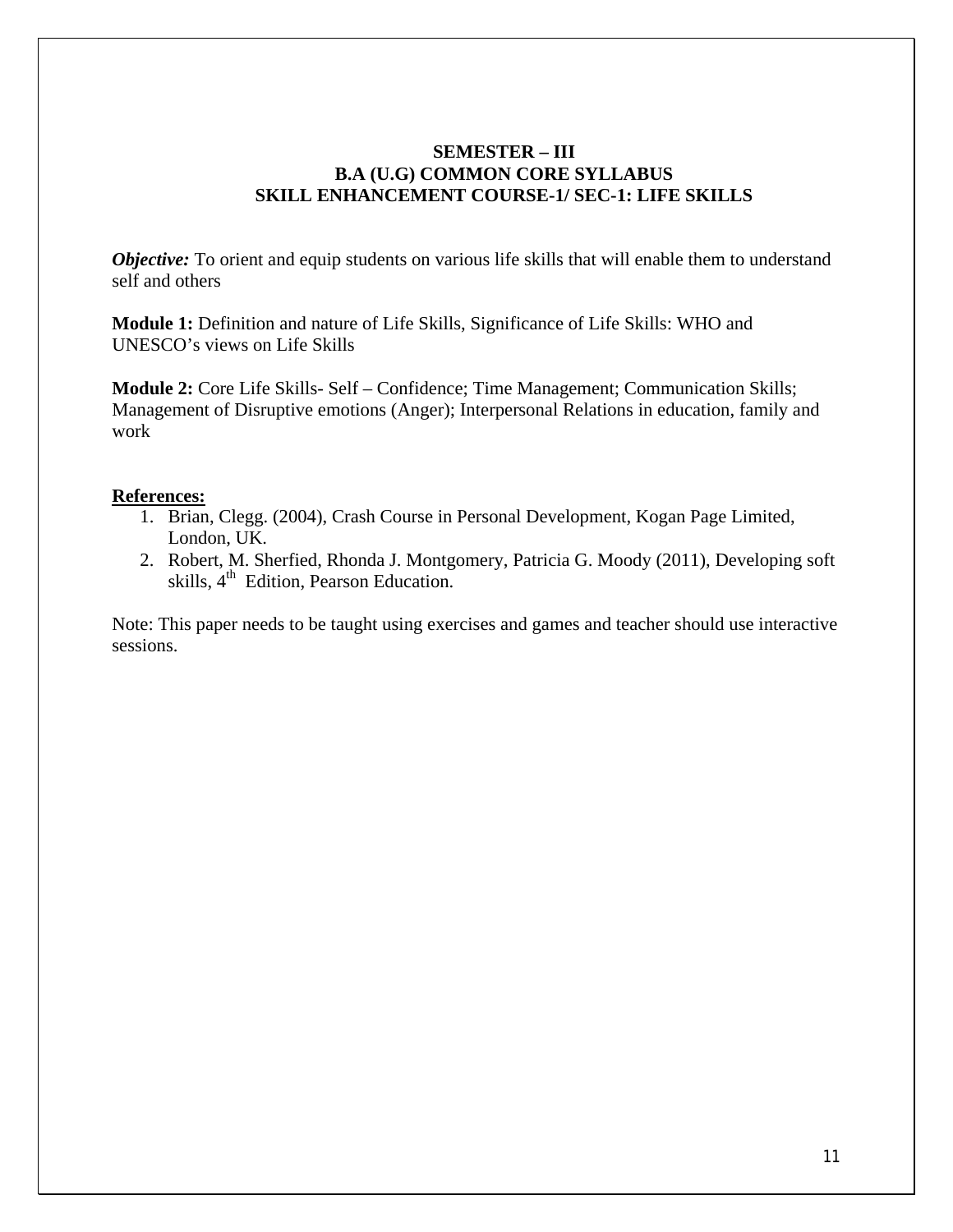#### **SEMESTER – III B.A (U.G) COMMON CORE SYLLABUS SKILL ENHANCEMENT COURSE -2/SEC-2- PSYCHOLOGY IN PROFESSIONAL SETTINGS**

*Objective:* To introduce to the students the significance of Psychology and its application in various settings of life.

**MODULE- 1**: Nature, Definition and Scope of Psychology; Concept and Characteristics of Behaviour; Branches of Psychology (Pure and Applied).

**MODULE-2**: Psychology in Professional Settings (Educational settings, Public and Private Organizations, Hospitals, Legal, Forensic, Non-Governmental Organizations, Sports, and Research Institutions).

#### **References:**

- 1. Parameswaran, E.G. & Beena, C. (2002). Invitation to Psychology. Neel Kamal Publication Pvt Ltd.
- 2. Saundra, K. Ciccarelli. & Noland, J. White. Psychology. Pearson Prentice Hall.

**Note:** This paper needs to be taught using exercises, checklists and activities and teacher should use interactive sessions.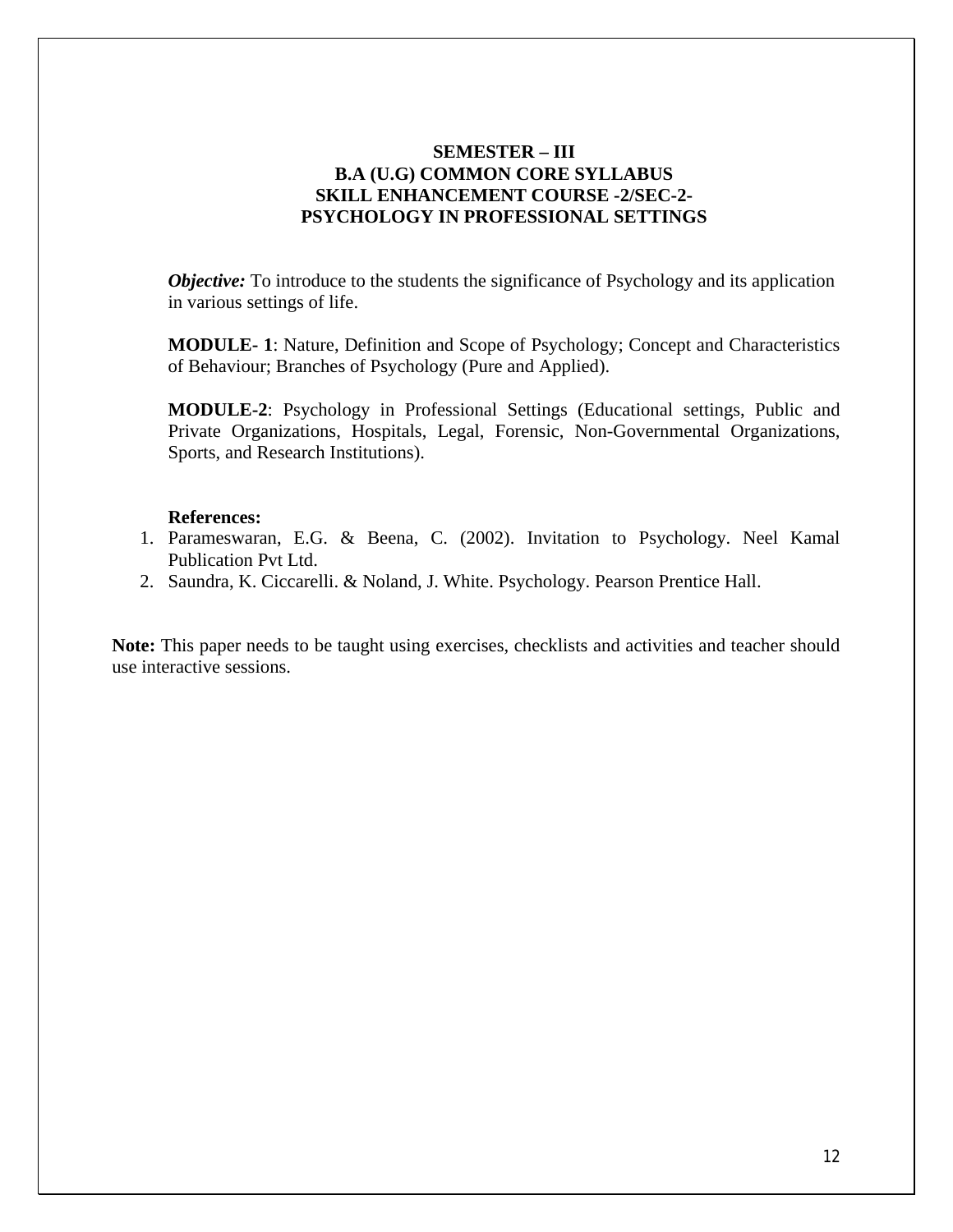#### **SEMESTER – IV B.A (U.G) COMMON CORE SYLLABUS SKILL ENHANCEMENT COURSE-3/ SEC-3 : STRESS MANAGEMENTAND WELL- BEING**

*Objective*: To understand the main symptoms and sources of stress and learn ways of coping with stress to enhance well- being.

**MODULE- 1: Stress:** Nature of stress, symptoms of stress, sources of stress (environmental, social, physiological and psychological), Effect of Stress on Physical and mental health.

**MODULE- 2: Managing stress:** Methods (yoga, meditation, relaxation techniques, problem focused and emotion focused approaches); Concept and types of well- being; Effective wellbeing in career and family among young adults

#### **References**

- 1. DiMatteo, M.R. & Martin, L.R. (2002). *Health psychology*. New Delhi: Pearson.
- 2. Neiten, W. & Lloyd, M.A (2007). *Psychology applied to Modern life*. Thomson Detmar .
- 3. Taylor, S.E. (2006). *Health psychology*, 6th Edition. New Delhi: Tata McGraw Hill.

**Note:** This paper needs to be taught using exercises, checklists and activities and teacher should use interactive sessions.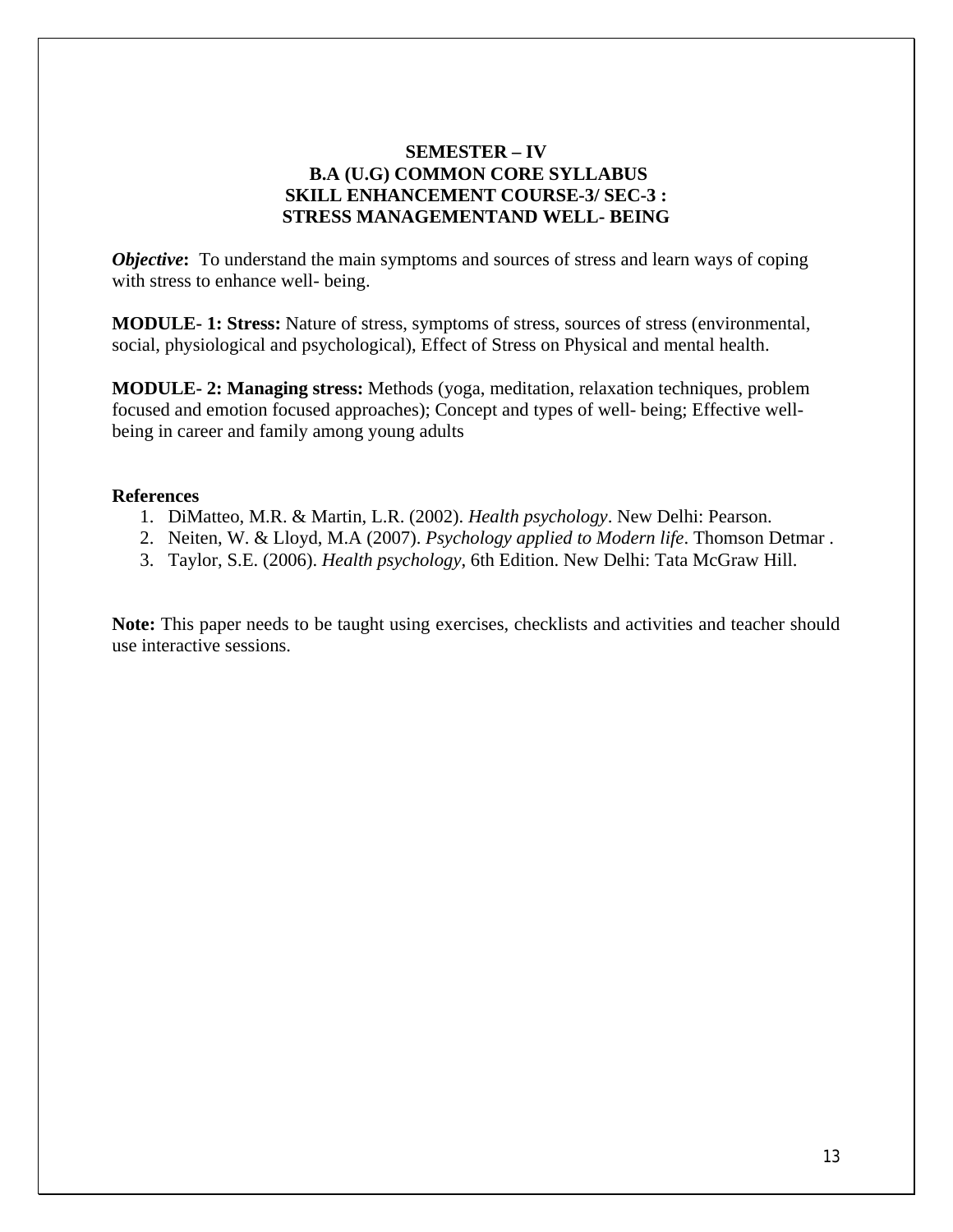#### **SEMESTER – IV B.A (U.G) COMMON CORE SYLLABUS SKILL ENHANCEMENT COURSE-4/ SEC-4 : HEALTH BEHAVIOUR AND LIFESTYLE**

*Objective*: To understand the concepts of health behavior and life style, to know the factors that affect and enhance health behavior.

**MODULE-1**: Nature and Significance of Health Behaviour; Components of health behavior; Factors affecting health behaviours (Habits, Substance abuse, Sexual risks).

**MODULE-2**: Enhancing Health Behaviours (Changing attitudes, beliefs, and Life style Choices; Diet and exercise).

#### **References:**

- 1. Sarafino, E.P. (1990). Health Psychology: Biopsychosocial Interactions (3rd Edition). John Wiley & Sons
- 2. Taylor, S.E. (2006). Health psychology, 6th Edition. New Delhi: Tata McGraw Hill.

**Note:** This paper needs to be taught using exercises, checklists and activities and teacher should use interactive sessions.